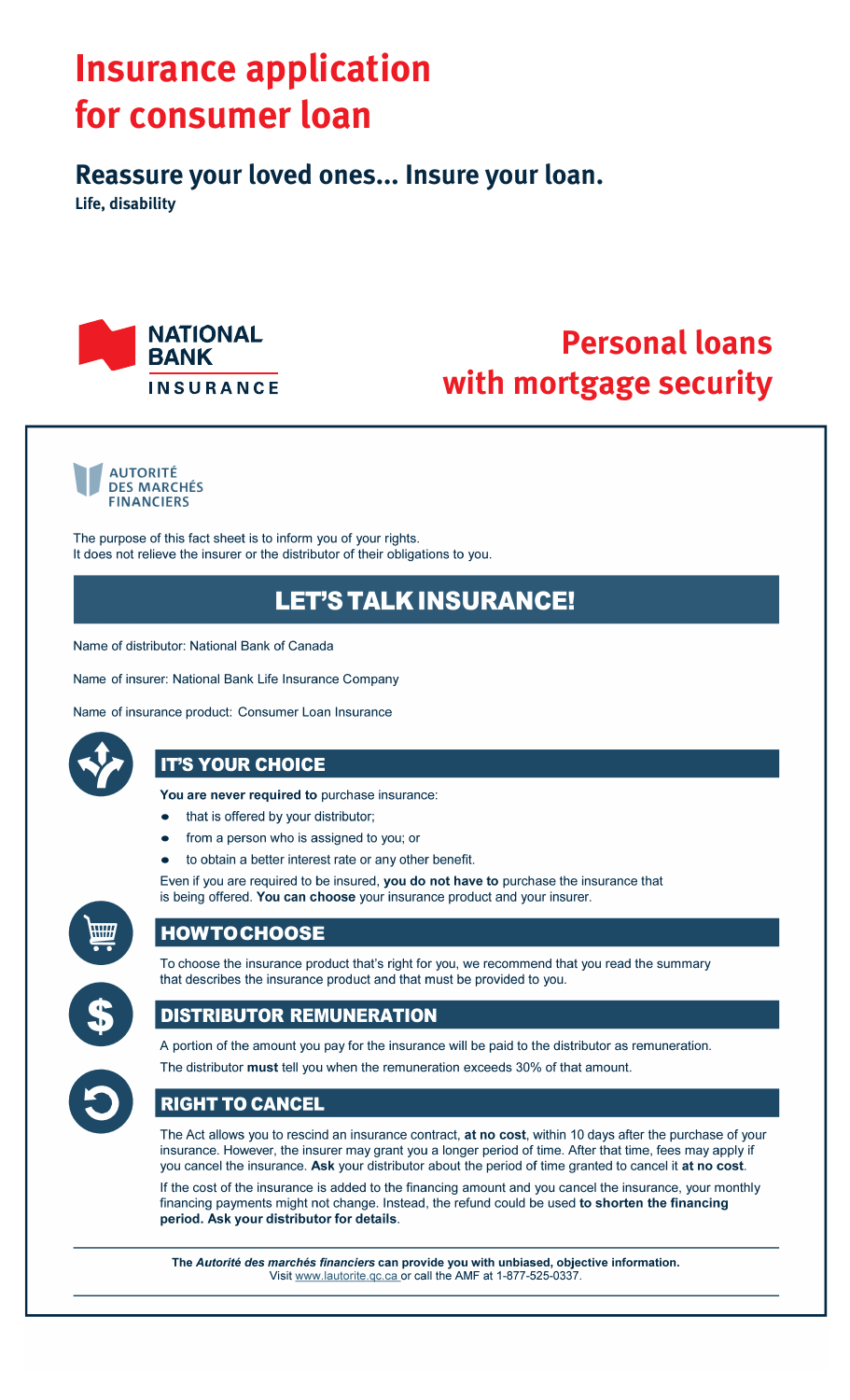

#### **Your Certificate of Insurance**

Life Insurance, Disability Insurance

#### **PERSONAL LOAN WITH MORTGAGE SECURITY**

This certificate attests that all persons who meet the eligibility conditions are insured in accordance with the terms, conditions and provisions of the applicable group insurance Policy, subject to:

- the accuracy of the information provided on the application form;
- the payment of premiums;
- the Insurer's approval of the evidence of insurability, when required.

Any concealment or false declaration on the part of the Insured could result in the cancellation of the insurance.

The Insurer reserves the right to amend the premium pricing schedule at any time. If applicable, the new schedule will apply to all Insureds of this group insurance Policy.

Enrolment in the insurance is optional and the insurance can be cancelled at any time. If the Insured requests to cancel the insurance within 30 days of the date on which the Application was signed, the Insurer will reimburse any premiums paid, if applicable, and the insurance will have never come into effect.

#### **SECTION 1. DEFINITIONS**

**Accident:** Bodily injury, certified by a physician, resulting solely and directly from sudden, external, violent and involuntary causes.

**Bank:** National Bank of Canada.

**Disability:** A state of incapacity which prevents the Insured from carrying out the normal duties of his occupation. The Disability must be certified by a physician, result from a Sickness or an Accident suffered while the person was insured and require continuing medical care. During the Disability, the Insured must not engage in any activity for which he receives monetary compensation. For any Insured who is unemployed at the start of his Disability, the state of incapacity is defined as one which prevents him from carrying out activities considered normal for a person of the same age.

**Hospitalization:** Any period of confinement of at least 48 consecutive hours, following admission to an institution recognized as a hospital in Canada or the United States.

**Insurance Application:** The Insurance Application form of the Insurer duly completed and signed by the applicant.

**Insured:** Anyone who has signed an Insurance Application, has applied for insurance, is eligible and has received an insurance certificate.

**Insured Amount:** The amount chosen by the Insured on applying for coverage as indicated in the Insurance Application, or the Loan balance at the time of the Insured Event if it is lesser while still not exceeding the maximum insurable amount based on the insurance coverage requested in the Insurance Application.

**Insured Event:** Death or Disability in accordance with the applicable group insurance Policy.

**Insured Payment:** The amount payable, including principal, interest and any applicable loan insurance premium. The Insured Payment under no circumstances includes principal, interest or premiums past due at any given date.

**Insurer:** National Bank Life Insurance Company.

Loan: Personal Loan with Mortgage Security.

Policy: The group insurance Policy applied for in the attached Insurance Application, depending on the type of Loan insured.

**Refinancing:** Any change made to the Loan that results in a higher Loan balance.

**Relapse:** In the 90 days following the end of a Disability period covered by this Certificate of Insurance, any Disability which is due to the same cause and which persists at least 7 consecutive days is considered to be a continuation of the same Disability. Otherwise, any subsequent Disability is considered to be a new injury or illness and is subject to a Waiting Period.

**Resident:** Anyone who resides and is domiciled in Canada or the United States and who has lived there for 183 consecutive days during the 12 months prior to signing the Insurance Application.

**Sickness:** A deterioration in health requiring regular, continuing and curative medical care effectively provided by a physician or other professional belonging to a professional health care corporation. Such care must be considered satisfactory by the Insurer.

**Waiting Period:** The period following an Insured Event during which no benefit is payable.

#### **SECTION 2. ELIGIBILITY**

The applicant must satisfy the conditions listed in the "Eligibility" section of the Application and satisfy the Insurer's requirement with respect to his health. The Insurer may request, if necessary, that a physical examination, electrocardiogram, X-rays, blood tests, urine tests or any other tests, including the test to detect HIV (AIDS) and certain drugs or medication be conducted to assess the risk related to this application. Any fees incurred for a medical examination not required by the Insurer are payable by the Insured.

#### **SECTION 3. EFFECTIVE DATE OF INSURANCE**

The insurance will take effect on the later of the following dates: the date on which the Insurance Application is signed, or the date of the disbursement of the Loan.

**When evidence of insurability must be submitted to the Insurer and before all the tests or medical forms required by the Insurer are received, benefits are payable only if death or Disability results from an Accident and occurs within 120 days of the date on which premium payments start.** This time period is 90 days if any evidence of insurability was never submitted. However, if the death occurs during the application study period and the applicant's application would have been accepted, the benefit will be paid. If the evidence of insurability submitted by an applicant is deemed unsatisfactory by the Insurer, no insurance will be granted to him. If the Insurer refuses to grant insurance coverage, any premiums paid by the applicant shall be reimbursed.

#### **SECTION 4. MISSTATEMENT OF AGE**

Age is determined according to the age of the Insured on his last birthday. If the age of an Insured is incorrectly stated, the benefit payable will be adjusted to the amount that would have been paid for the Insured's actual age according to the premiums effectively paid, without exceeding the benefits payable. If the age of the Insured exceeds the maximum age covered by the insurance, no benefit will be payable under said insurance. In such cases, the amount of premiums paid in excess, if applicable, shall be reimbursed.

Insurer: National Bank Life Insurance Company<br>TM The NATIONAL BANK INSURANCE word mark and logo are trademarks of National Bank of Canada, used under license by some of its subsidiaries.<br>16336C-502 (2019-12-09) Page 1 of 4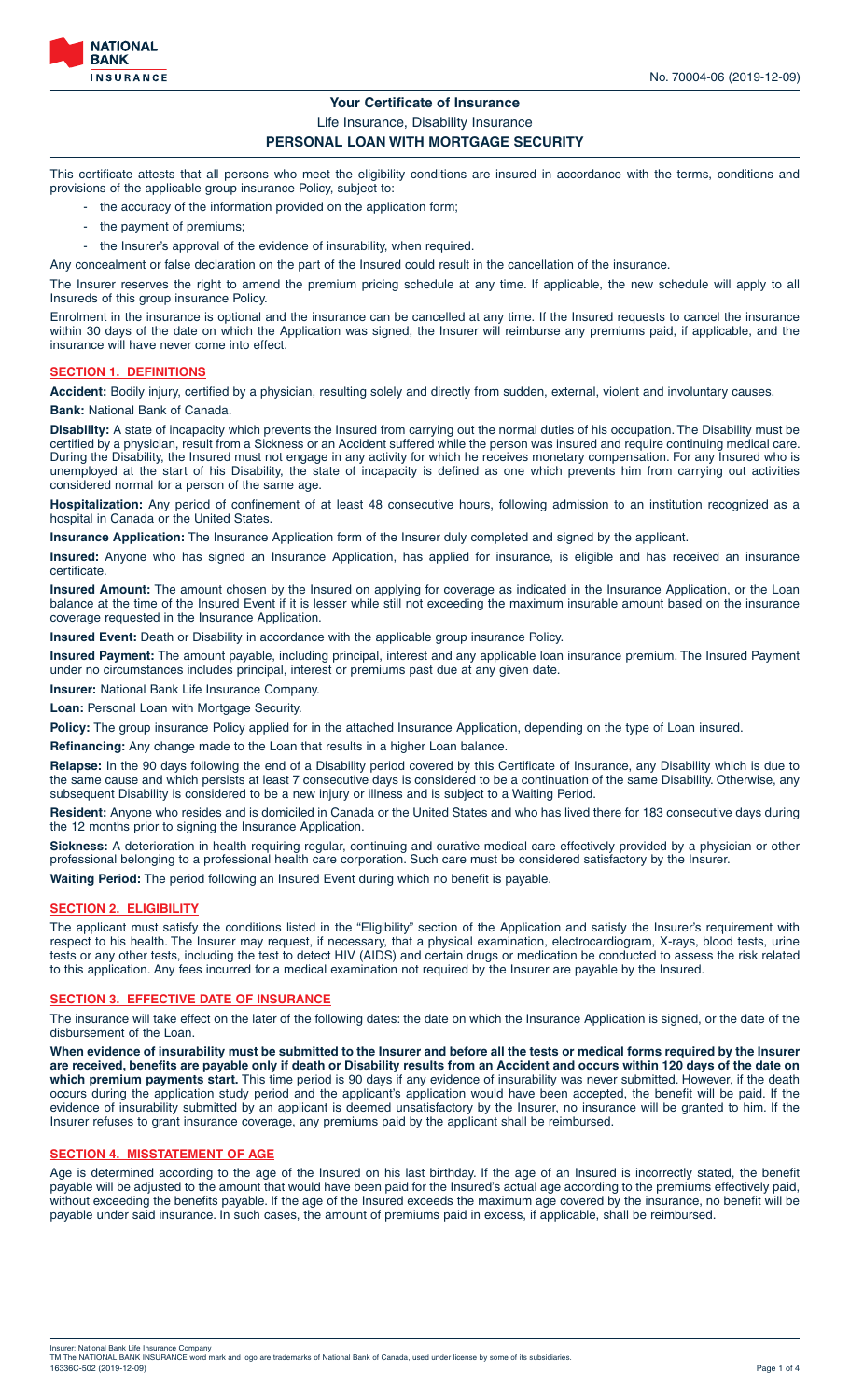

#### **SECTION 5. REFINANCING OF A LOAN**

For the Refinancing of a Loan by the Bank, a new Application must be completed and submitted to the Insurer. The terms and conditions of the new insurance application, including all restrictions and exclusions, apply, i.e., premium rates, client's age and amount of the loan as at the date the new application is signed. However, if the Application is refused, the Insurer may, on receipt of a written request from the client within 90 days of the notice of refusal, maintain the insurance under the terms and conditions of the new Application (further to an analysis of the file and subject to the veracity of the information provided). The insurance amount maintained will be equivalent to the insured balance of the former Loan. For the Refinancing while the Insured is on Disability, the Insurer will pay the Disability benefits provided for before the Refinancing without however exceeding the amount of the new payment further to the Refinancing or the expiry/amortization period when the Disability began.

#### **SECTION 6. LIFE INSURANCE BENEFITS**

In case of death, the Insurer will pay the Bank the death benefit according to the following rules:

Personal Loan with Mortgage Security: Balance of Loan calculated at time of death, plus all accrued interest since the date of death. The balance does not include any past due principal, interest or premiums as at the date of death. If, on the Insurance Application date, the insured initial balance was less than the Loan amount, the life insurance benefit shall be calculated according to the same ratio.

#### **SECTION 7. TABLE OF MONTHLY PREMIUM RATES - PERSONAL LOAN WITH MORTGAGE SECURITY**

The Insurer reserves the right to amend the premium pricing schedule at any time. If applicable, the new schedule will apply to all Insureds under the Policy.

| Age (1)        | <b>LIFE</b><br>Per \$1,000 of Initial Amount Insured of the Loan<br>\$0 to \$1,000,000 | <b>DISABILITY</b><br>Per \$10 of Insured Payment<br>\$0 to \$5,000 per month |
|----------------|----------------------------------------------------------------------------------------|------------------------------------------------------------------------------|
|                | All                                                                                    | All                                                                          |
| 18 to 25 years | \$0.12                                                                                 | \$0.16                                                                       |
| 26 to 30 years | \$0.12                                                                                 | \$0.16                                                                       |
| 31 to 35 years | \$0.13                                                                                 | \$0.22                                                                       |
| 36 to 40 years | \$0.20                                                                                 | \$0.27                                                                       |
| 41 to 45 years | \$0.29                                                                                 | \$0.35                                                                       |
| 46 to 50 years | \$0.44                                                                                 | \$0.43                                                                       |
| 51 to 55 years | \$0.55                                                                                 | \$0.54                                                                       |
| 56 to 60 years | \$0.70                                                                                 | \$0.69                                                                       |
| 61 to 64 years | \$0.90                                                                                 | \$0.87                                                                       |

(1) At the time of signing the Application.

| Factor based on number of insureds:                                                              |  | Life            |         | <b>Disability</b> |      |
|--------------------------------------------------------------------------------------------------|--|-----------------|---------|-------------------|------|
| Multiply the premium of the oldest Insured by protection by a variable corresponding to the      |  |                 | 100%    | I Insured         | 100% |
| number of Insureds:                                                                              |  | 2 Insureds      | 180%    | 2 Insureds        | 190% |
|                                                                                                  |  | 3 Insureds      | 270%    | 3 Insureds        | 280% |
|                                                                                                  |  | 4 Insureds      | 360%    | 4 Insureds        | 370% |
|                                                                                                  |  | 5 Insureds      | 450%    | 5 Insureds        | 460% |
| Add the applicable tax to the premiums:<br>The applicable tax rates are available on www.nbc.ca. |  |                 |         |                   |      |
| Factor based on payment frequency:                                                               |  |                 | weekly  | 0.2301            |      |
|                                                                                                  |  | every two weeks |         | 0.4603            |      |
| FOR LIFE INSURANCE ONLY:                                                                         |  |                 | monthly |                   |      |

| FOR LIFE INSURANCE ONLY:                                                                             | <u>UVUIV IIVU IIUUINU</u><br>monthly   | <u>v. Tuuu</u> |
|------------------------------------------------------------------------------------------------------|----------------------------------------|----------------|
| Multiply the monthly life insurance premium by the factor corresponding to the payment<br>frequency. | quarterly<br>semi-annually<br>annually |                |

#### **PERSONAL LOAN WITH MORTGAGE SECURITY – CALCULATION OF PREMIUM**

| Age of the oldest insured                 | Years            |            | Years             |
|-------------------------------------------|------------------|------------|-------------------|
|                                           | Life             |            | <b>Disability</b> |
| Monthly premium rate                      | (1)              | $\sqrt{3}$ |                   |
|                                           | (2)              |            |                   |
|                                           |                  | (4)        |                   |
| Premium amount (1) $x$ (2) or (3) $x$ (4) |                  |            |                   |
| Discount factor (for multiple insureds)   | X<br>$\%$        |            | $\%$              |
| Factor based on payment frequency         | X                |            |                   |
| Taxes, where applicable                   | X                |            |                   |
| Life premium                              | $\overline{(5)}$ |            |                   |
| Disability premium                        |                  | (6)        |                   |
| Total premium $(5) + (6)$                 |                  |            |                   |

Insurer: National Bank Life Insurance Company<br>TM The NATIONAL BANK INSURANCE word mark and logo are trademarks of National Bank of Canada, used under license by some of its subsidiaries.<br>16336C-502 (2019-12-09) Page 2 of 4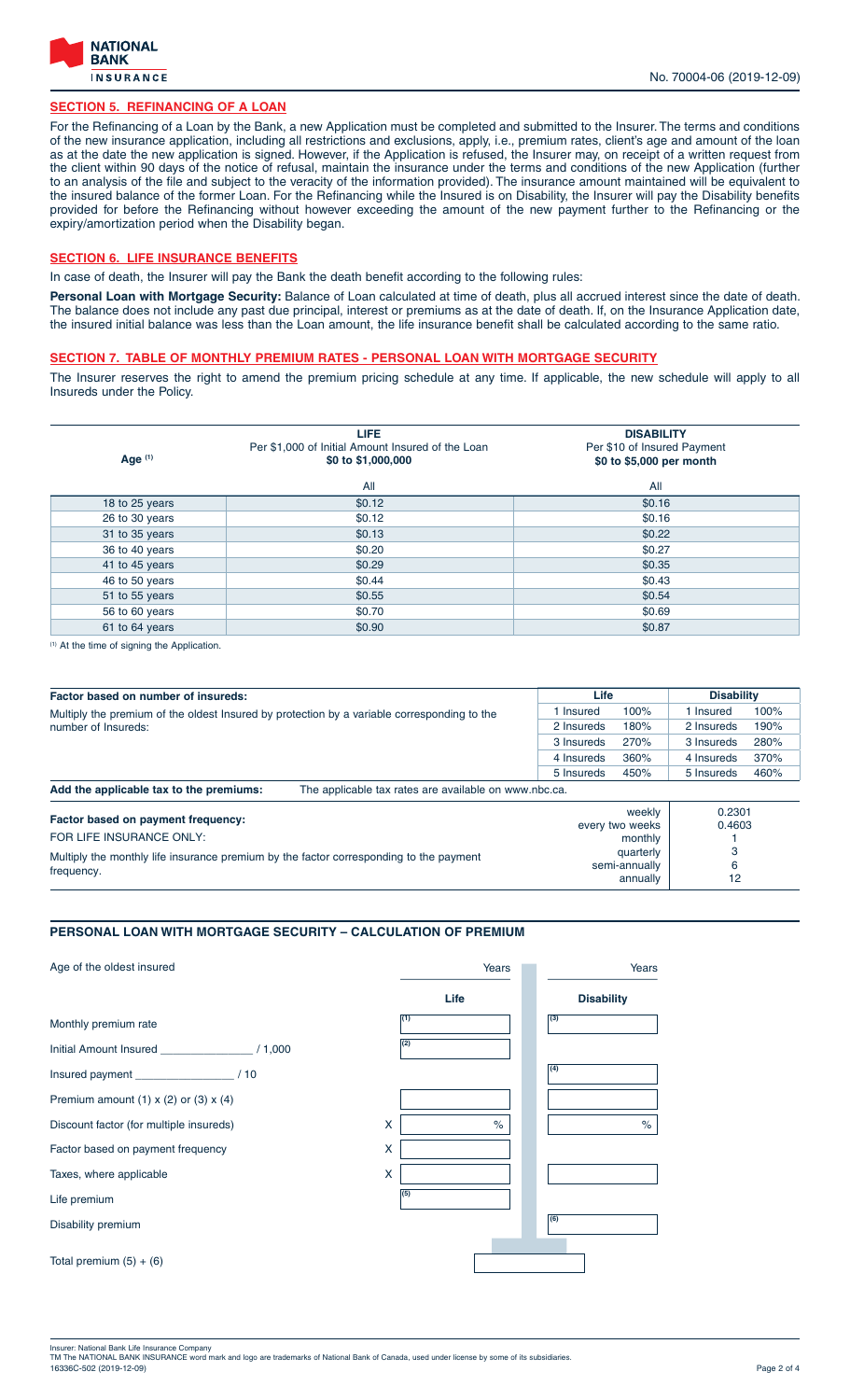

#### **SECTION 8. DISABILITY BENEFITS**

In case of Disability that persists after the applicable Waiting Period, the Insurer will pay the Bank the Disability Benefit corresponding to the Payment according to the following rules.

The benefit will be prorated for each day of Disability that is not a full period covered by one Payment.

The Insured must continue to make his Payments at all times during Disability, while the Insurer is evaluating or re-evaluating the application for benefits.

**Maximum benefit period:** Subject to the rules related to Relapse contained in the "Definitions" section of this certificate, a maximum of twenty-four (24) months of consecutive Insured Payments is payable for a same Disability even if the Insured's Disability persists beyond this period.

In addition, the Insured(s) may only benefit collectively from a maximum of forty-eight (48) months of Insured Payments for all the Disabilities occurring throughout the entire duration of the Loan.

The Insured must return to work between each separate Disability period or, if the Insured is unemployed, return to normal activity for a person of his age.

**Waiting Period:** 60 consecutive days.

#### **Loan renewal**

If the Insured is disabled when the Loan is to be renewed, the Disability insurance benefits are adjusted to cover the new Payment calculated on the renewal date, keeping the original Loan expiry date, and must not exceed 120% of the Payment payable when the Disability began.

The expiry period of the Disability insurance benefits cannot, under any circumstances, exceed the period initially provided for.

#### **Termination of benefits**

Insurance benefits will terminate on the first of the following events:

- **End of Disability:** the date the Insured is no longer disabled according to the definition of Disability in this Certificate of Insurance;
- **Return to work:** the date the Insured returns to work part-time, full-time or progressively, or on a temporary assignment, whether to carry out his normal duties, or any other duties;
- **Evidence of insurability not provided:** the Insured fails to present satisfactory evidence to the Insurer or refuses to undergo a medical examination or assessment by a rehabilitation consultant required by the Insurer;
- **Loan expiry:** the Loan is repaid in full, the amortization period has ended or the closing date of the Loan;
- **Maximum Benefit Period:** at the expiration of the Maximum benefit period;
- **Maximum age:** the last day of the month in which the Insured attains age 70;
- **Death:** the death of the Insured or co-insured, if a life insurance benefit repaying the Loan is payable;
- **Compensated or paid activities:** as soon as the Insured engages in a compensated or paid activity.

#### **SECTION 9. MAXIMUM BENEFITS**

The benefits payable cannot, under any circumstances, exceed the maximum amount provided for all Insured loans of the same type.

Life: \$1,000,000 Disability: \$5,000 per month

If the premiums have been paid for benefits exceeding the maximum amount of benefits payable, the difference in premiums shall be reimbursed.

#### **SECTION 10. TWO OR MORE INSUREDS**

Two or more Insureds can be covered under the same Loan. For life insurance, the benefit is payable for the first Event only. For Disability Insurance, the benefit payable may not, under any circumstances, exceed the amount of the Payment of the Loan and the maximum benefit period for all Insureds.

#### **SECTION 11. CLAIMS**

All claims for benefits for an Insured Event that persists after the Waiting Period, if applicable, has expired must be brought to the attention of the Insurer. The documents needed to evaluate the application for benefits shall then be sent to the Insured. These documents, accompanied by proof of claim and all other relevant information, must be submitted to the Insurer no later than 1 year from the date of the Insured Event. If the Insurer does not receive the documents and all relevant information within 1 year, the Insured shall lose the right to any disability benefits.

For life insurance benefits, the documents must be sent to the Insurer as soon as it is reasonably possible.

#### **SECTION 12. RESTRICTIONS AND EXCLUSIONS**

**Concerning life insurance and Disability insurance:**

No benefits shall be paid for death or Disability resulting directly or indirectly from any of the following causes:

- **War:** war or act of war, whether or not the Insured was involved therein;
- **Riot:** active participation in an uprising, riot or insurrection;
- **Drugs:** use of drugs without a medical prescription;
- **Aircraft:** active participation in a flight in an aircraft, be it as a pilot, a member of the crew, an instructor or student;
- **Military duty:** military acts or manoeuvres carried out by the Insured in defending or protecting any country while a full-time or part-time employee of the Armed Forces;
- **Suicide:** suicide within a period of two years of uninterrupted coverage following the effective date of the insurance, whether or not the Insured was of sound mind;
- **Attempted suicide or self-inflicted injury:** attempted suicide or self-inflicted injury whether or not the Insured was of sound mind;
- **Pre-existing conditions:** the effects of a Sickness and/or symptoms or Accident when Death or Disability occurs during the 12 months following the effective date of the insurance and for which Sickness and/or symptoms, injury or any related cause, resulting directly or indirectly from the Accident or Sickness, the Insured, during the 12 months that preceded the effective date of the insurance, had consulted or received treatment from a physician or other health care professional, underwent tests, took medication or was hospitalized.
- **Exclusions specific to the Insured:** any and all exclusions specific to the Insured as stipulated in the Insurer's exclusion rider as conditions for accepting the file (if applicable).